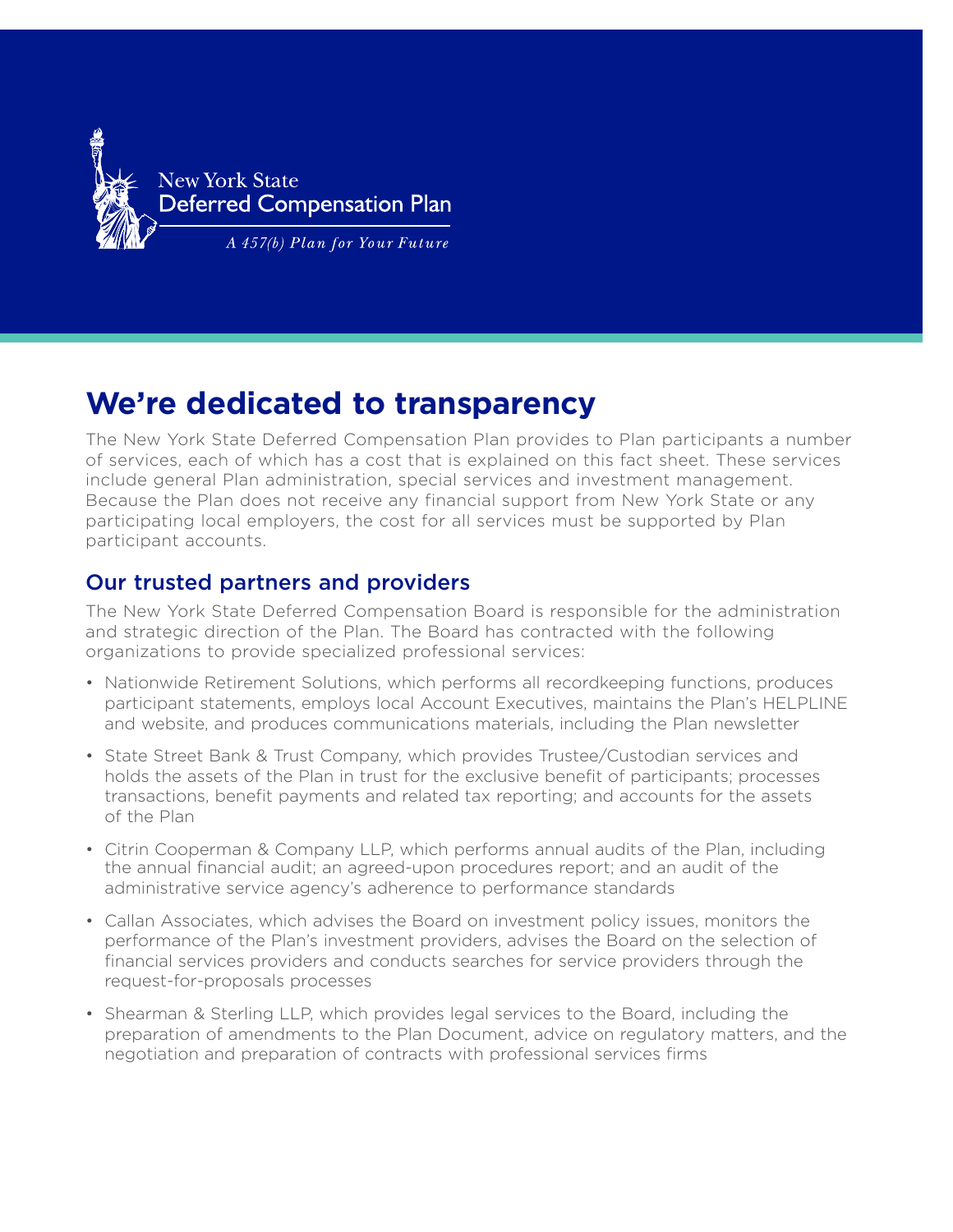## The cost of maintaining a high-quality plan

Administrative services are supported by an annual per-account fee and an asset-based fee. The annual per-account fee is \$20, levied in two installments of \$10 in April and October of each year. The annualized asset-based fee is 3.0 basis points (or \$0.30 for each \$1,000 in a Participant's account), levied in two installments of 1.50 basis points in April and October. The asset-based fee is determined semiannually based on estimated expenses. It is levied on accounts with assets exceeding \$20,000 and is capped at account assets equal to or exceeding \$200,000. More details about the Plan's administrative budget and the determination of the annual fees can be found in the About NYSDCP/Enrolling in the Plan section at nysdcp.com/rsc-web-preauth/about/more-faqs. All fees mentioned in this brochure are effective as of March 31, 2021.

#### **Fees for special services**

There are two special Plan services — loans and self-directed brokerage accounts — for which additional fees are deducted directly from a Participant's account.

#### **• Loan fees are as follows:**

- A one-time Loan Origination Fee of \$40 will be deducted upon approval of the loan
- An annual \$50 charge will be assessed if loan repayments are remitted using a method other than automated clearinghouse (ACH) withdrawal; this fee does not apply when the loan repayment is made through an ACH deduction
- A charge of \$50 will be assessed in the event that an ACH withdrawal fails due to insufficient funds or a payment by check is late or non-negotiated; however, such a charge will not be assessed more than once in any consecutive 12-month period
- A \$25 charge will be assessed in the event of a default

#### **• Self-directed brokerage account/Personal Choice Retirement Account (PCRA) fees are as follows:**

- A one-time setup fee of \$15 will be assessed upon the creation of the account
- An administrative fee of \$15 will be assessed annually

#### **• Transaction fees:**

- There are no transaction fees to trade eligible exchange-traded funds (ETFs)
- There are no transaction fees for trades in no-load funds available through Charles Schwab's Mutual Fund OneSource® service (including Schwab Funds), as well as certain other funds; some funds may charge sales or redemption fees; please read the prospectus for details
- Transactions that are broker-assisted will be subject to a \$25 service charge per trade
- All ETFs listed on the U.S. or Canadian exchanges are commission-free across all mobile, automated phone and web trading channels<sup>1</sup>; commissions associated with a broker-assisted ETF transaction are \$25

Charges are subject to change.

#### **Investment management fees**

An investment management fee is charged against each of the Plan's investment options. This is an embedded fee and is deducted before the daily Net Asset Value (NAV) is determined. To ensure that Plan Participants benefit from low investment management fees, the Plan provides institutional share classes, when available, and separately managed accounts. Mutual funds that offer only a retail share class make administrative reimbursements to the Plan. The Plan credits all administrative reimbursements received to the Plan Participants invested in the fund paying the reimbursement. This procedure lowers the net investment management costs for Participants invested in those funds.

<sup>&</sup>lt;sup>1</sup> The standard electronic \$0 commission does not apply to large block transactions requiring special handling, restricted stock transactions, trades placed directly on a foreign exchange, transaction-fee mutual funds, futures or fixed income investments. Options trades will be subject to the standard \$0.65 per-contract fee. Service charges apply for trades placed through a broker (\$25). Exchange process, ADR, foreign transaction fees for trades placed on the US OTC market and Stock Borrow fees still apply. See the Charles Schwab Pricing Guide for Retirement Plan Accounts for full fee and commission schedules.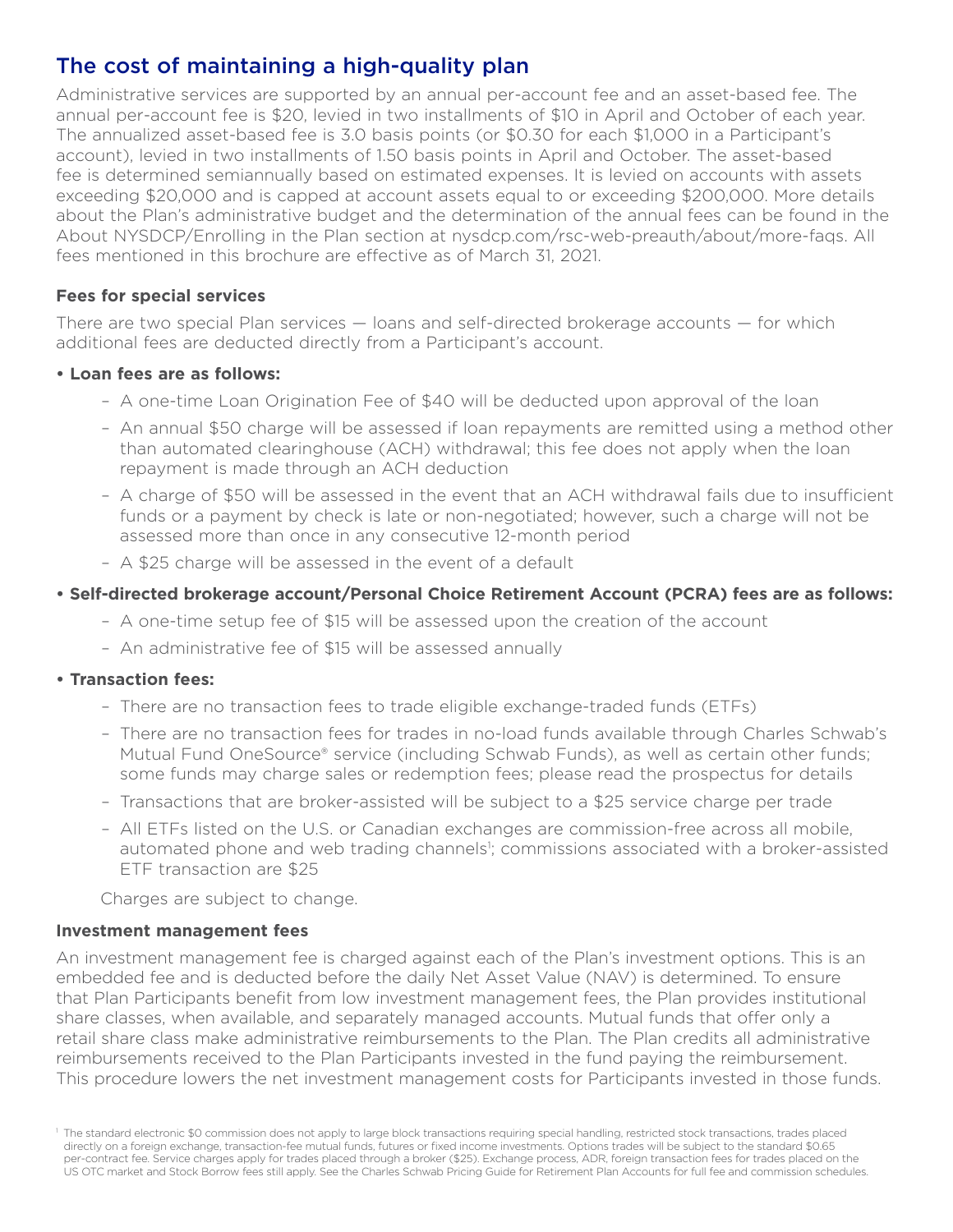The following chart lists the Plan investment options' gross investment management fees less any contractual administrative reimbursements, resulting in net investment management fees.

Effective 12/31/2021

| Option                                                | <b>Gross</b><br><b>Expense</b><br>Ratio | <b>Gross</b><br>Cost per<br>\$1,000 | <b>Admin</b><br>Reimb | <b>Reimb</b><br>per<br>\$1,000 | <b>Net</b><br><b>Expense</b><br>Ratio | <b>Net</b><br>Cost per<br>\$1,000 |
|-------------------------------------------------------|-----------------------------------------|-------------------------------------|-----------------------|--------------------------------|---------------------------------------|-----------------------------------|
| Do It For Me                                          |                                         |                                     |                       |                                |                                       |                                   |
| T. Rowe Price Retirement 2010 Trust G                 | 0.29%                                   | \$2.90                              | $0.00\%$              | \$0                            | 0.29%                                 | \$2.90                            |
| T. Rowe Price Retirement 2015 Trust G                 | 0.29%                                   | \$2.90                              | 0.00%                 | \$0                            | 0.29%                                 | \$2.90                            |
| T. Rowe Price Retirement 2020 Trust G                 | 0.29%                                   | \$2.90                              | 0.00%                 | \$0                            | 0.29%                                 | \$2.90                            |
| T. Rowe Price Retirement 2025 Trust G                 | 0.29%                                   | \$2.90                              | $0.00\%$              | \$0                            | 0.29%                                 | \$2.90                            |
| T. Rowe Price Retirement 2030 Trust G                 | 0.29%                                   | \$2.90                              | 0.00%                 | \$0                            | 0.29%                                 | \$2.90                            |
| T. Rowe Price Retirement 2035 Trust G                 | 0.29%                                   | \$2.90                              | 0.00%                 | \$0                            | 0.29%                                 | \$2.90                            |
| T. Rowe Price Retirement 2040 Trust G                 | 0.29%                                   | \$2.90                              | 0.00%                 | \$0                            | 0.29%                                 | \$2.90                            |
| T. Rowe Price Retirement 2045 Trust G                 | 0.29%                                   | \$2.90                              | 0.00%                 | \$0                            | 0.29%                                 | \$2.90                            |
| T. Rowe Price Retirement 2050 Trust G                 | 0.29%                                   | \$2.90                              | 0.00%                 | \$0                            | 0.29%                                 | \$2.90                            |
| T. Rowe Price Retirement 2055 Trust G                 | 0.29%                                   | \$2.90                              | 0.00%                 | \$0                            | 0.29%                                 | \$2.90                            |
| T. Rowe Price Retirement 2060 Trust G                 | 0.29%                                   | \$2.90                              | 0.00%                 | \$0                            | 0.29%                                 | \$2.90                            |
| T. Rowe Price Retirement 2065 Trust G                 | 0.29%                                   | \$2.90                              | 0.00%                 | \$0                            | 0.29%                                 | \$2.90                            |
| Do It Yourself                                        |                                         |                                     |                       |                                |                                       |                                   |
| Stable Income Fund                                    | 0.276%                                  | \$2.76                              | 0.00%                 | \$0                            | 0.276%                                | \$2.76                            |
| NYSDCB U.S. Debt Index Unitized Account               | 0.0198%                                 | \$0.20                              | 0.00%                 | \$0                            | 0.0198%                               | \$0.20                            |
| Voya Core Plus Trust Fund                             | 0.244%                                  | \$2.44                              | 0.00%                 | \$0                            | 0.244%                                | \$2.44                            |
| Vanguard Wellington Fund - Admiral Shares             | 0.16%                                   | \$1.60                              | 0.00%                 | \$0                            | 0.16%                                 | \$1.60                            |
| NYSDCB Equity Index Unitized Account                  | 0.0084%                                 | \$0.08                              | 0.00%                 | \$0                            | 0.0084%                               | \$0.08                            |
| Boston Partners Large-Cap Value Equity Fund           | 0.52%                                   | \$5.20                              | 0.00%                 | \$0                            | 0.52%                                 | \$5.20                            |
| T. Rowe Price Equity Income Trust                     | 0.33%                                   | \$3.30                              | 0.00%                 | \$0                            | 0.33%                                 | \$3.30                            |
| Vanguard PRIMECAP Fund - Admiral Shares               | 0.31%                                   | \$3.10                              | 0.00%                 | \$0                            | 0.31%                                 | \$3.10                            |
| T. Rowe Price Blue Chip Growth Trust Class T6         | 0.33%                                   | \$3.30                              | 0.00%                 | \$0                            | 0.33%                                 | \$3.30                            |
| NYSDCB Russell 2500 Index Unitized Account            | 0.0225%                                 | \$0.23                              | 0.00%                 | \$0                            | 0.0225%                               | \$0.23                            |
| Vanguard Strategic Equity Fund Investor Shares        | 0.17%                                   | \$1.70                              | 0.00%                 | \$0                            | 0.17%                                 | \$1.70                            |
| Delaware Small-Cap Value Fund - Institutional         | 0.89%                                   | \$8.90                              | 0.25%                 | \$2.50                         | 0.64%                                 | \$6.40                            |
| T. Rowe Price QM U.S. Small-Cap Growth Fund I Class   | 0.65%                                   | \$6.50                              | 0.00%                 | \$0                            | 0.65%                                 | \$6.50                            |
| International Equity Fund - Active Portfolio          | 0.50%                                   | \$5.00                              | 0.00%                 | \$0                            | 0.50%                                 | \$5.00                            |
| International Equity Fund - Index Portfolio           | 0.233%                                  | \$2.33                              | 0.00%                 | \$0                            | 0.233%                                | \$2.33                            |
| MSIF Emerging Markets Portfolio - Institutional       | 0.95%                                   | \$9.50                              | $0.00\%$              | \$0                            | 0.95%                                 | \$9.50                            |
| <b>Specialty</b>                                      |                                         |                                     |                       |                                |                                       |                                   |
| Pax Global Environmental Markets Fund - Institutional | 0.95%                                   | \$9.50                              | 0.10%                 | \$1.00                         | 0.85%                                 | \$8.50                            |
| Fidelity OTC - K Class Shares                         | 0.72%                                   | \$7.20                              | 0.20%                 | \$2.00                         | 0.52%                                 | \$5.20                            |
| Charles Schwab                                        | N/A                                     | N/A                                 | N/A                   | N/A                            | N/A                                   | N/A                               |

**Before investing, you should carefully consider the fund's investment objectives, risks, charges and expenses. This and other information is contained in the fund prospectus, which is available by calling 1-800-422-8463. Read it carefully before you invest.**

**There is no prospectus for CITs or Custom Funds because these options are not mutual funds. You may obtain a fact sheet on each of these options from the HELPLINE at 1-800-422-8463 or on our website at [nysdcp.com.](http://www.nysdcp.com)**